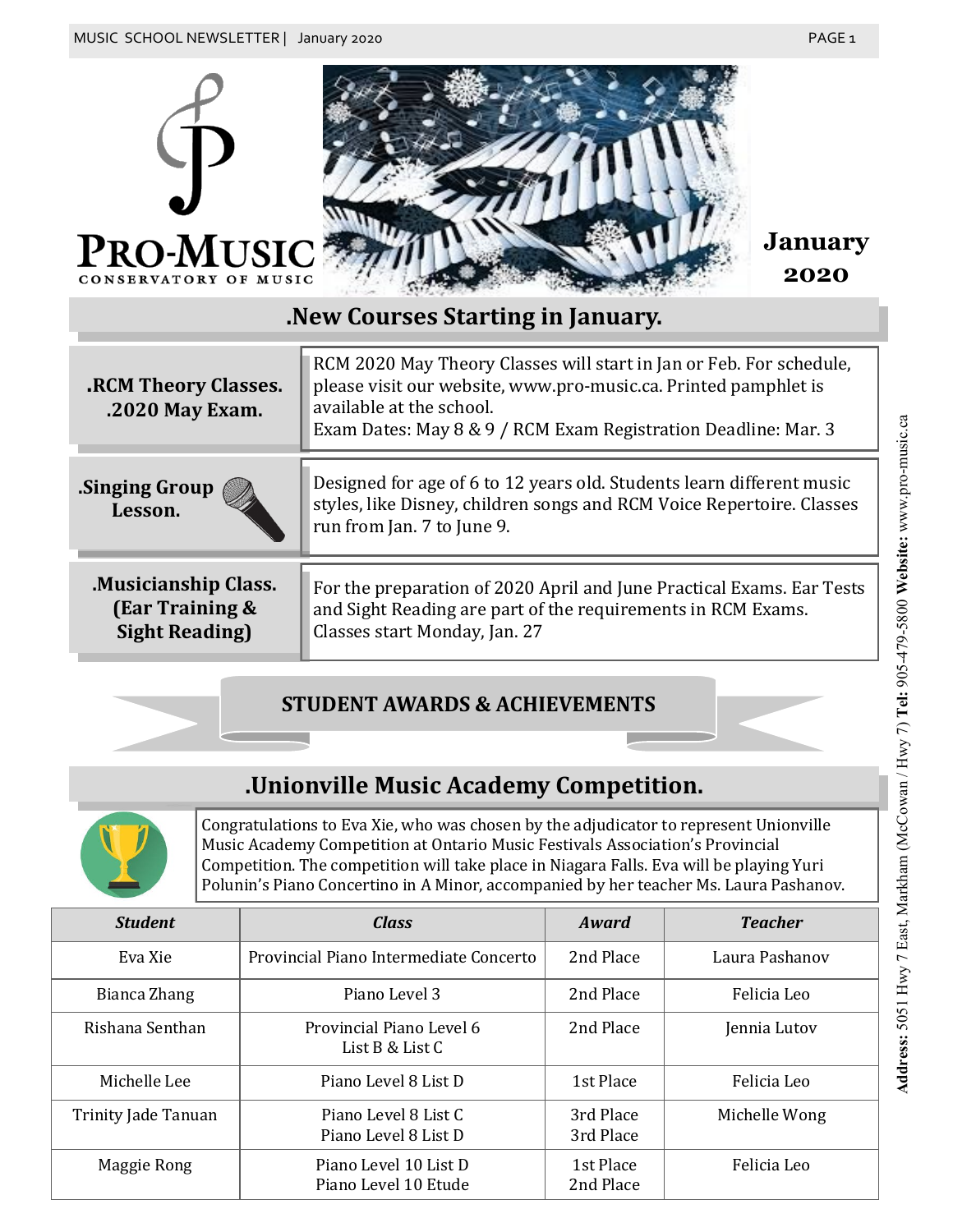#### **STUDENT AWARDS & ACHIEVEMENTS**

## **.Outstanding RCM Exams Results, Honours with Distinction.**

| <b>Student</b>       | <b>Class</b>        | <b>Marks</b> | <b>Teacher</b>      |
|----------------------|---------------------|--------------|---------------------|
| Navid Pahlwan        | Level 6 Piano       | 90%          | Ilia Shekhtihin     |
| Varun Sathish        | Preparatory A Piano | 93%          | Sophia Chan         |
| Chloe Choy           | Level 4 Piano       | 90%          | Natalie Ko          |
| <b>Kayley Feng</b>   | Level 3 Piano       | 90%          | <b>Gladys Hung</b>  |
| Evelyn Xiao          | Level 8 Theory      | 100%         | Nancy Cheung        |
| Christina Liang      | Level 8 Theory      | 96%          | Clire Chen          |
| <b>Bernice Yiu</b>   | Level 8 Theory      | 96%          | Jennifer Wong       |
| C. C.                | Level 8 Theory      | 96%          | Nancy Cheung        |
| Viboosha Easwarathas | Level 8 Theory      | 96%          | Michelle Lau        |
| Rebecca Chen         | Level 10 History    | 99%          | Nancy Cheung        |
| Jacob Kwan           | Level 10 History    | 100%         | Nancy Cheung        |
| Andrew Kwan          | Level 8 Theory      | 96%          | Nancy Cheung        |
| Sophie Xu            | Level 8 Theory      | 99%          | Nancy Cheung        |
| <b>Terry Yang</b>    | Level 8 Theory      | 96%          | Nancy Cheung        |
| C. L.                | Level 8 Theory      | 96%          | Clire Chen          |
| Isaac Lo             | Level 9 History     | 97%          | Nancy Cheung        |
| Connie Lin           | Level 8 Theory      | 98%          | Michelle Lau        |
| Anna Wong            | Level 8 Theory      | 96%          | Clire Chen          |
| Amber Pereira        | Level 8 Theory      | 96%          | Nancy Cheung        |
| Cassandra Masih      | Level 8 Theory      | 98%          | Nancy Cheung        |
| <b>Addison Wong</b>  | Level 8 Theory      | 96%          | Nancy Cheung        |
| M.Y.                 | Level 9 Harmony     | 90%          | Fernando Baldassini |
| <b>V.Y.</b>          | Level 9 History     | 94%          | Nancy Cheung        |
| A.T.                 | <b>ARCT History</b> | 94%          | Nancy Cheung        |
| Vivian Fu            | <b>ARCT History</b> | 94%          | Nancy Cheung        |